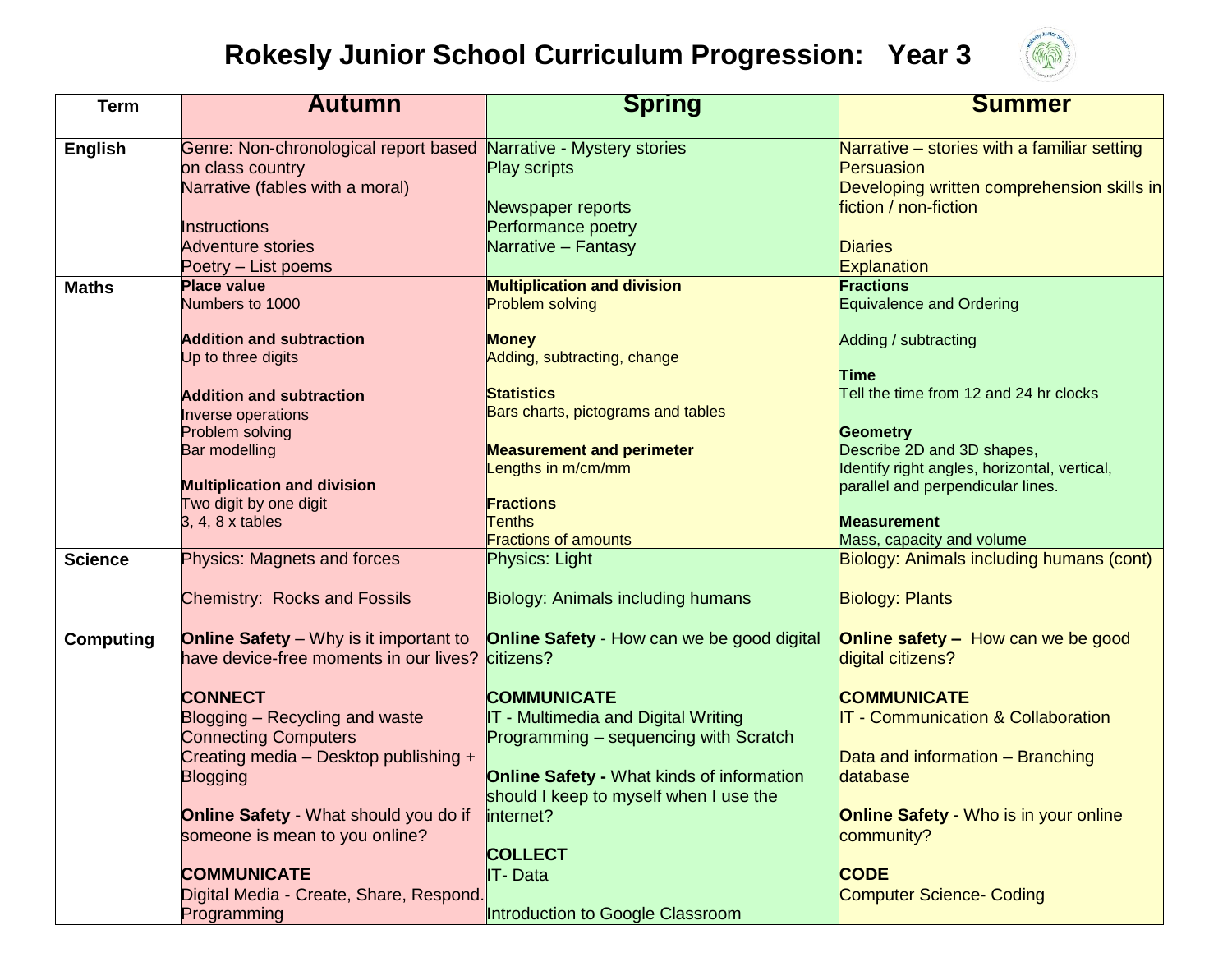|                                 |                                                                                                                                       | Home learning platform- Introduction<br><b>Google Classroom</b>                                                                                             | Animation                                                                                                      |
|---------------------------------|---------------------------------------------------------------------------------------------------------------------------------------|-------------------------------------------------------------------------------------------------------------------------------------------------------------|----------------------------------------------------------------------------------------------------------------|
| <b>History</b>                  | <b>Changes in Britain from Stone Age to</b><br><b>Iron</b><br>Age<br>How do we know about the Stone Age and<br>Iron Age?              | <b>The Roman Empire</b><br>What impact did the Roman Empire have on<br>Britain?<br>How did Rome become so powerful?                                         | A Local History Study (Alexandra Palace)<br>What impact has Ally Pally had on the local<br>area/the UK?        |
| Geography                       | <b>BHM</b> - Materials<br><b>Country Study (Africa)</b><br>How does the landscape and climate<br>compare to the UK?                   | <b>From Rain and Snow to Oceans</b><br>Why are (rivers), oceans and seas important to<br>$\mu s$ ?                                                          | <b>Local Area Study</b><br>How is our local area changing?                                                     |
|                                 | How does climate affect the way people<br>live?                                                                                       | How do humans use oceans and seas?                                                                                                                          |                                                                                                                |
| <b>Art and</b><br>Design        | Drawing animals in pencil: line, shape<br>and tone                                                                                    | Creating cave paintings: colour, line and tone<br>Artists: Piet Mondrian, Franz Marc, Teyjah<br>McAren, Lauren Barbieri                                     | <b>Creating a landmark</b><br>Designers: Stephen Wiltshire, John<br><b>Johnston, Alfred Meeson</b>             |
|                                 | Tie dye / upcycling<br><b>Artist: Joseph Thiongo</b>                                                                                  | Sculpture – Roman pots: form and texture<br>Artist: Magdalene Odundo                                                                                        |                                                                                                                |
| Design and<br><b>Technology</b> | Food and nutrition: Where does food<br>come from? - bread making/healthy and with movable parts<br>varied diets                       | Mechanical systems: creating a sea creature<br>Designer: Hailey E Herrera                                                                                   | <b>Structures: Creating a landmark</b><br>Designers: Stephen Wiltshire, John<br><b>Johnston, Alfred Meeson</b> |
| <b>RE</b>                       | What is important to me?<br><b>Christianity and Judaism</b>                                                                           | Why do religious teachings matter?<br><b>Islam, Christianity and Judaism</b><br>What can we learn about the life and<br>teachings of Jesus? Lent and Easter | What does it mean to belong to a religion?<br><b>Hinduism</b>                                                  |
| <b>PSHCE</b>                    | Belonging to a Community: The value of Money and Work: Different jobs and<br>rules and laws; rights, freedoms and<br>responsibilities | skills; job stereotypes; setting personal goals<br>Keeping safe: Risks and hazards; safety in the Safe relationships Growing and Changing:                  | <b>Families and Friendships: What makes a</b><br><b>Family?</b>                                                |
|                                 | Respecting ourselves and others                                                                                                       | local environment and unfamiliar places.                                                                                                                    | Personal boundaries; the impact of hurtful<br>behaviour; Personal strengths and<br>achievements.               |
| <b>PE</b>                       | Physical health and Mental Wellbeing<br><b>Multi-Skills</b>                                                                           | <b>Netball</b>                                                                                                                                              | Football                                                                                                       |
|                                 | (running, jumping and throwing)                                                                                                       | (Invasion/attacking and defending)                                                                                                                          | Invasion/attacking and defending)                                                                              |
|                                 | <b>Gymnastics</b>                                                                                                                     | <b>Circuits</b>                                                                                                                                             | <b>Rounders</b>                                                                                                |
|                                 | (develop flexibility, strength, technique, (compare their performances and                                                            |                                                                                                                                                             | (striking and fielding)                                                                                        |